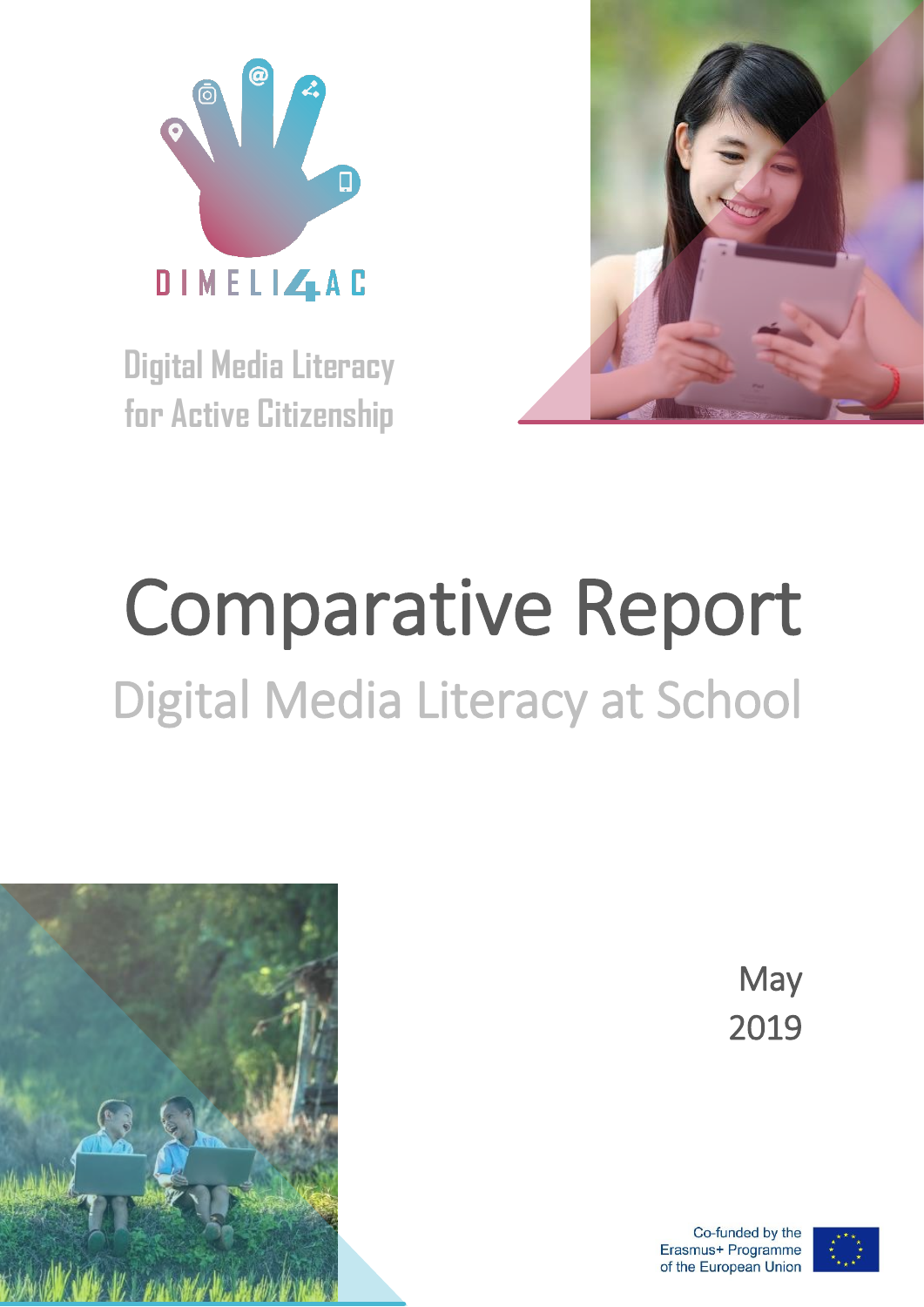

#### Project information

| Project Title:                 | Digital Media Literacy for Active Citizenship |
|--------------------------------|-----------------------------------------------|
| Project Acronym:               | DIMELI4AC                                     |
| <b>Grant Agreement Number:</b> | 2018-1-DF03-KA201-047411                      |
| Coordinator:                   | Leibniz Universität Hannover                  |
| Project Website:               | www.dimeli.eu                                 |



This document by Dimeli4AC is licensed under CC BY-SA 4.0. To view a copy of this license, visit https://creativecommons.org/licenses/by-sa/4.0

The European Commission support for the production of this publication does not constitute an endorsement of the contents which reflects the views only of the authors, and the Commission cannot be held responsi-ble for any use which may be made of the information contained therein.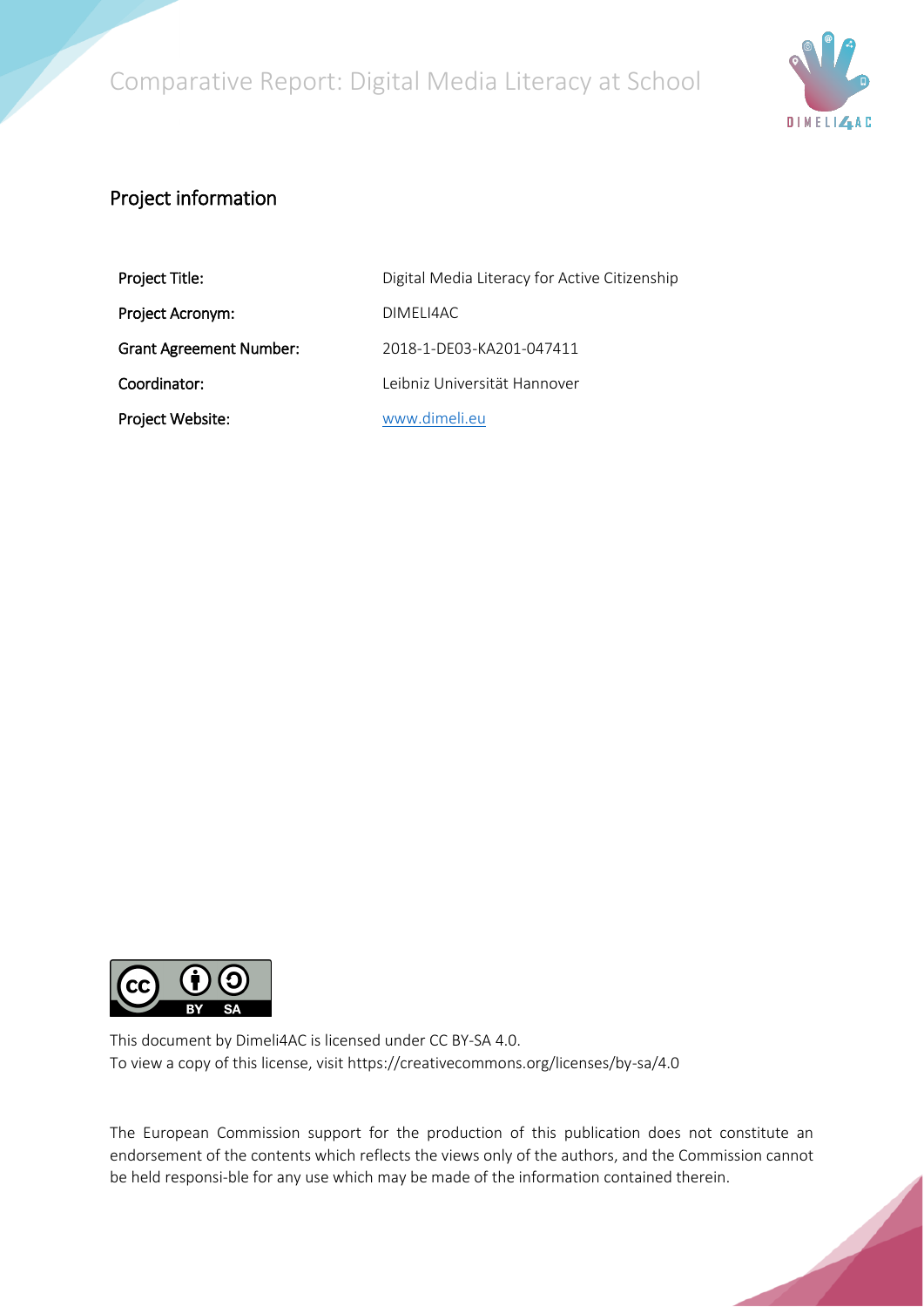

## Table of Contents

| 1. |                                                                                                     |
|----|-----------------------------------------------------------------------------------------------------|
| 2. | Mapping the scene: the status quo of digital media literacy policies in Cyprus, Germany, Greece and |
|    |                                                                                                     |
| 3. | National research on digital media literacy: survey results from students, parents and teachers  5  |
|    | Your thoughts: students, parents and teachers' thoughts on digital media literacy 5                 |
|    | At school: students and teachers' experience of digital media literacy in the school environment 8  |
|    | At home: students and parents' experience of digital media literacy in the family environment  9    |
|    | Your country: teachers' understanding and opinion of their country's education policies 12          |
| 4. | The expert opinion of teachers and stakeholders: results from the Focus Group dialogue 13           |
|    | 5 Conclusion<br>15                                                                                  |

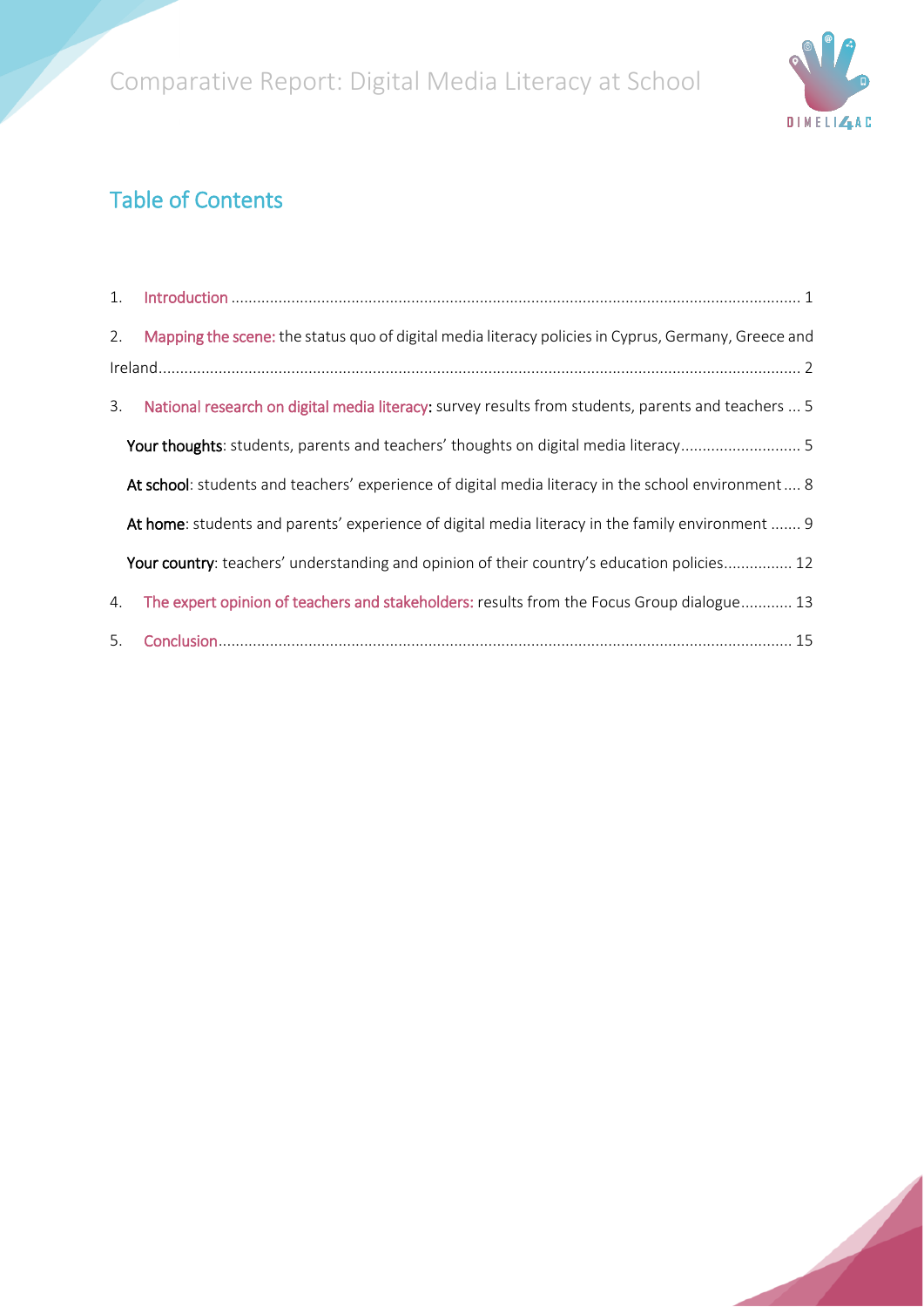

# <span id="page-3-0"></span>1. Introduction

The present Comparative Report contains an overview of the results of the first six months of activity of the [DIMELI4AC project.](http://dimeli.eu/)

The first section summarises the findings of a preliminary policy and document analysis conducted in Cyprus, Germany, Greece and Ireland in order to map out the status quo of digital education policies and their implementation at national level. After exploring the understanding of the concept of digital media literacy in their national contexts, both among the population and in the research field, partners from the three above-mentioned countries identified relevant national policies and investigated the integration of digital and media education in school curricula.

The second section of this Report is dedicated to a comparative analysis of the results of three surveys for students, parents and teachers conducted in Cyprus, Germany and Greece. The surveys were designed with a double purpose in mind: analysing the respondents' level of knowledge and interest in the topic of digital media literacy as well as collecting targeted information on their needs that would feed into the upcoming phases of project implementation. All surveys reached the pre-established target of respondents (50 students, 25 parents and 25 teachers per country) and highlighted interesting national specificities and needs, which are hereby presented in a comparative perspective.

The third and last section includes an overview of the outcomes of the Focus Groups conducted in the three countries involved in the survey implementation with the addition of Belgium (for EU-level stakeholders). Focus Group participants were presented the preliminary results of the surveys in their national context and were invited to reflect and share their views on a series of topics. This section of the Comparative Report presents a summary of their comments in a comparative perspective.

The final section of the Report draws on the national-level conclusions reached by each partner and brings them together in a final list of recommendations.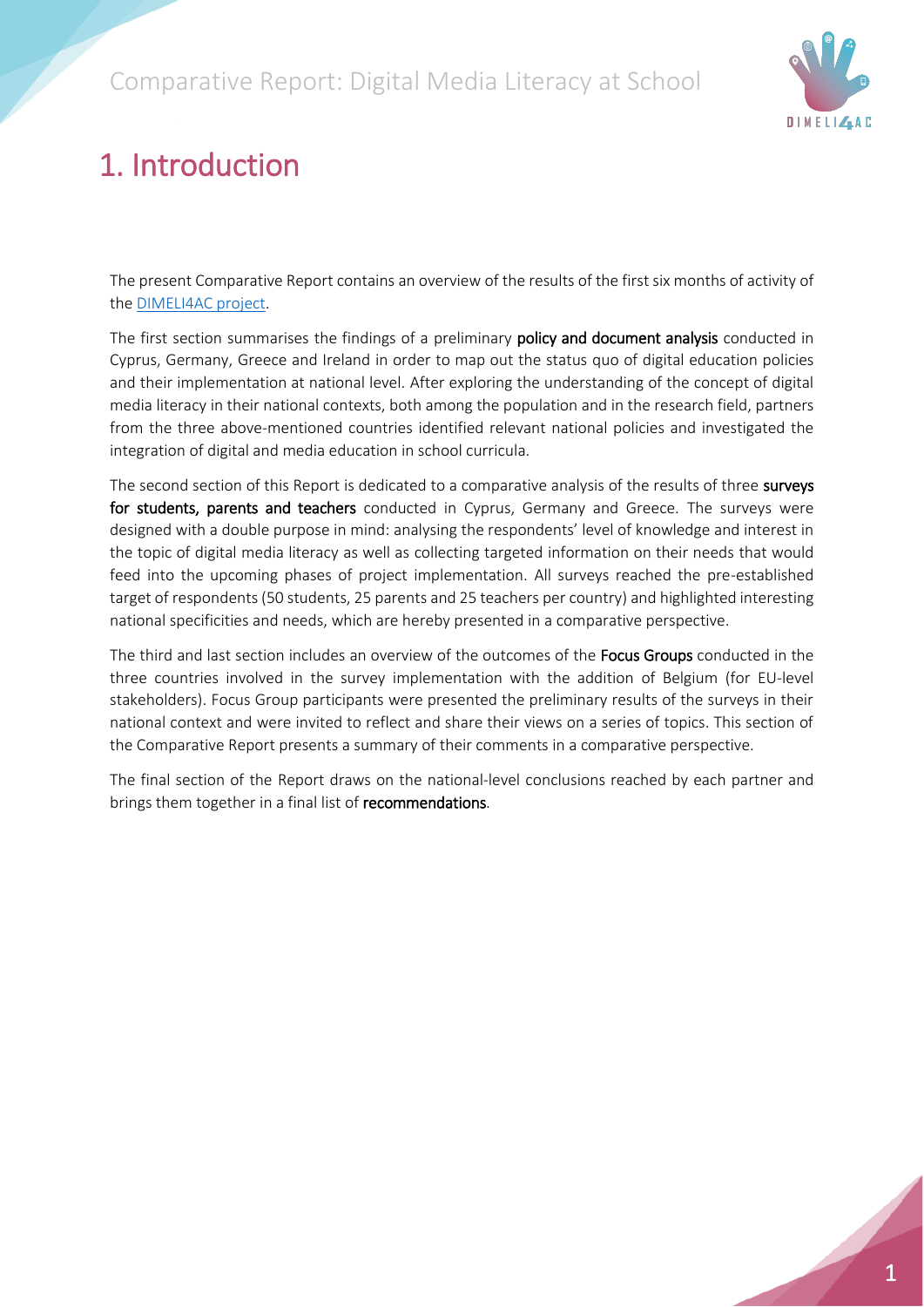

# <span id="page-4-0"></span>2. Mapping the scene

The status quo of Digital Media Literacy policies in Cyprus, Germany, Greece and Ireland

Within the context of the project, digital media literacy is defined as

*The ability to access, analyse, evaluate, and create media.*

*Media literate citizens are better able to understand the complex messages we receive from all forms of media. It empowers citizens with knowledge, skills and attitude to critically access information and media, to critically analyse information and media content and to engage with media and other information providers for social, civic and creative purposes.*

Are state and school administrations taking action to support the implementation of digital and media education policies? Are they making a conscious effort to promote the development of digital media literacy and critical thinking skills among the younger population? And to what extent?

The first section of this Comparative Report summarises the findings of a preliminary policy and document analysis conducted in Cyprus, Germany and Greece in order to map out the status quo of digital education policies and their implementation.

Despite their evident differences, the three countries under examination presented some interesting common elements which can be summarised as follows:

Policy making and implementation in the field of education: an unevenly shared responsibility

Cyprus, Germany, Greece and Ireland have different forms of state, implying a different distribution of responsibilities with respect to schooling and education.

As far as digital and media education is concerned, Greece and Ireland appear to be adopting the most integrated approach. In Greece, the design and implementation of policies addressing the use of the Internet in education is managed by two specific state bodies under the auspices of the Ministry of Education and Religious Affairs: the [Institute of Educational Policy](http://iep.edu.gr/el/) (IEP) and the [Computer Technology Institute and Press Diophantus](http://www.cti.gr/en/) (CTI), which reaches out directly to schools via the [Greek School Network](https://www.sch.gr/english) (GSN). In Ireland, responsibility for digital literacy education for the younger population is shared among core actors of the state education system, including the Department of Education and Skills (DES), the National Council for Curriculum and Assessment (NCCA) and the Professional Development Service for Teachers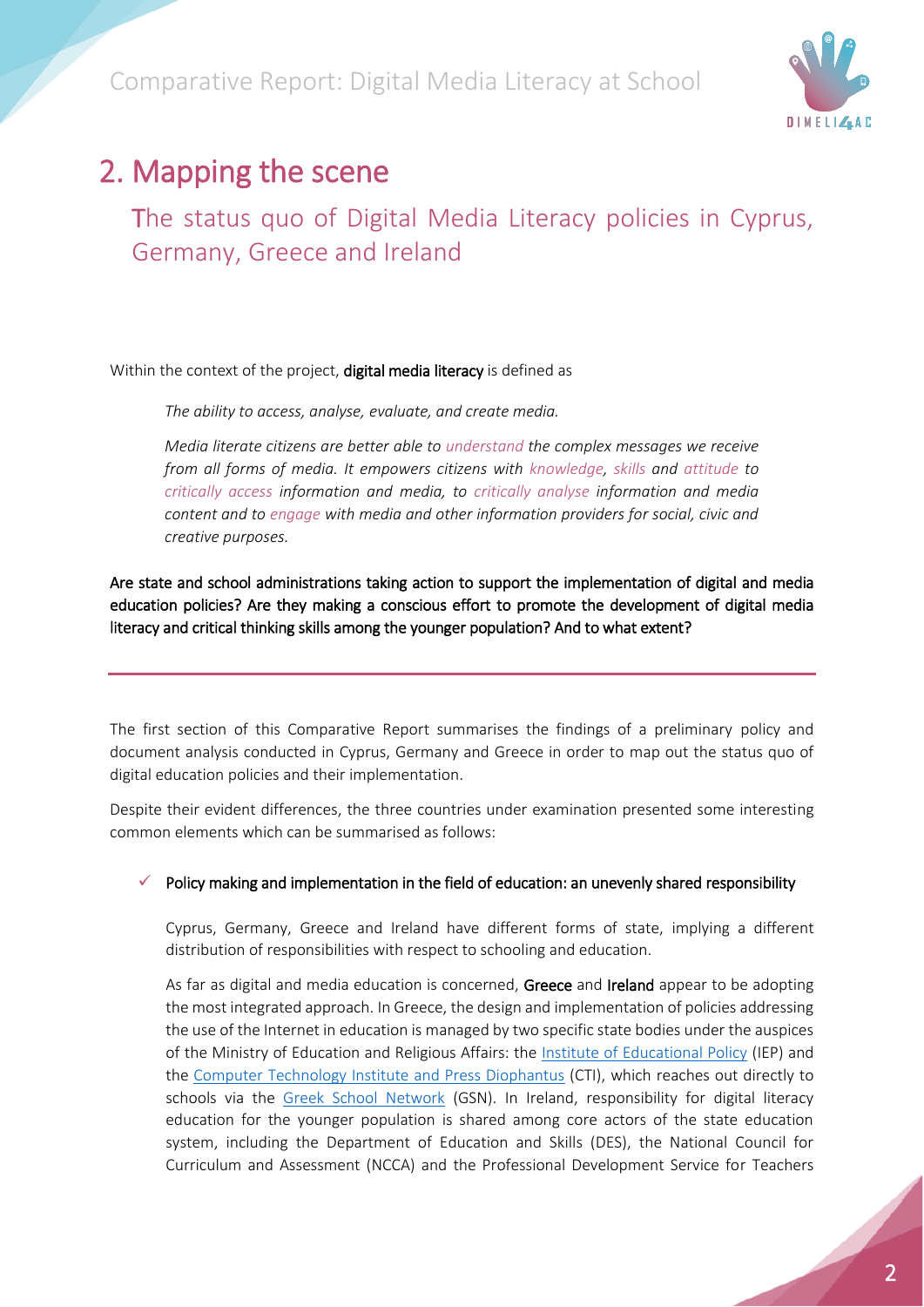

(PDST). Media literacy education in a broader, cross-generational perspective is the responsibility of the Broadcast Authority of Ireland (BAI).

Cyprus also employs a centralized education system, but despite recent modernisation efforts it has yet to establish a national body in charge of implementing digital media literacy policies. At the time of writing, statutory responsibility for media literacy is delegated to th[e Cyprus Radio](http://www.crta.org.cy/default.asp?id=24)  [Television Authority,](http://www.crta.org.cy/default.asp?id=24) a key regulatory body which offers basic training activities for schools in collaboration with the Pedagogical Institute of the Ministry of Education and Culture.

The German education sector presents a quite different scenario: its less-than-centralised system poses objective difficulties in achieving harmonic and sustainable digital education reforms. With schooling responsibilities individually delegated to the sixteen federal states, ensuring an equal implementation of digital and media education policies will certainly prove challenging.

#### "First-generation" policies: infrastructural development

Digital education policies focusing on infrastructural development are generally considered to be part of a wider "first-generation" policy reform, as laid out by the European Commission's *e-*Learning Action Plan of 2001<sup>1</sup>. All countries involved in this study seem to have started implementing at least some of the actions recommended by the Commission, namely: enabling high-speed Internet access; providing access to educational services and e-learning platforms; offering basic teacher training on the use of digital technologies; and adapting school curricula to include new ways of learning ICT.

At the time of writing, Cyprus, Greece and Ireland seem to have achieved a satisfactory level of infrastructural development. On the contrary, and despite major planned investments in digital education, German schools are still widely afflicted by poor wireless connection, lack of IT support and inadequate teacher training.

#### "Second-generation" policies: teacher training and capacity building

As highlighted by "second-generation" EC policy documents<sup>2</sup>, after a first stage of infrastructural development, digital education policies should shift their focus on complementary measures such as teacher training, competence building and content development.

In line with the above findings, Cyprus, Greece and Ireland seem to be consciously heading in the direction indicated by the Commission: state administrations are intensifying their efforts to improve teacher training and capacity building as well as to adapt school curricula to include digital and media education (either cross-curricula or as a standalone, optional module). Germany's recent investments, on the contrary, have come under criticism for focusing on the improvement of hard skills to the detriment of critical competences, increasingly needed by students and teacher alike in order to engage safely and effectively with media.

<sup>1</sup> <sup>1</sup> See [http://www.aic.lv/ace/ace\\_disk/Bologna/contrib/EU/e-learn\\_ACPL.pdf.](http://www.aic.lv/ace/ace_disk/Bologna/contrib/EU/e-learn_ACPL.pdf)

<sup>&</sup>lt;sup>2</sup> See [https://eur-lex.europa.eu/legal-content/EN/TXT/PDF/?uri=CELEX:32018H0607\(01\)&rid=2](https://eur-lex.europa.eu/legal-content/EN/TXT/PDF/?uri=CELEX:32018H0607(01)&rid=2) and [https://eur](https://eur-lex.europa.eu/legal-content/EN/TXT/?uri=COM:2018:22:FIN)[lex.europa.eu/legal-content/EN/TXT/?uri=COM:2018:22:FIN.](https://eur-lex.europa.eu/legal-content/EN/TXT/?uri=COM:2018:22:FIN)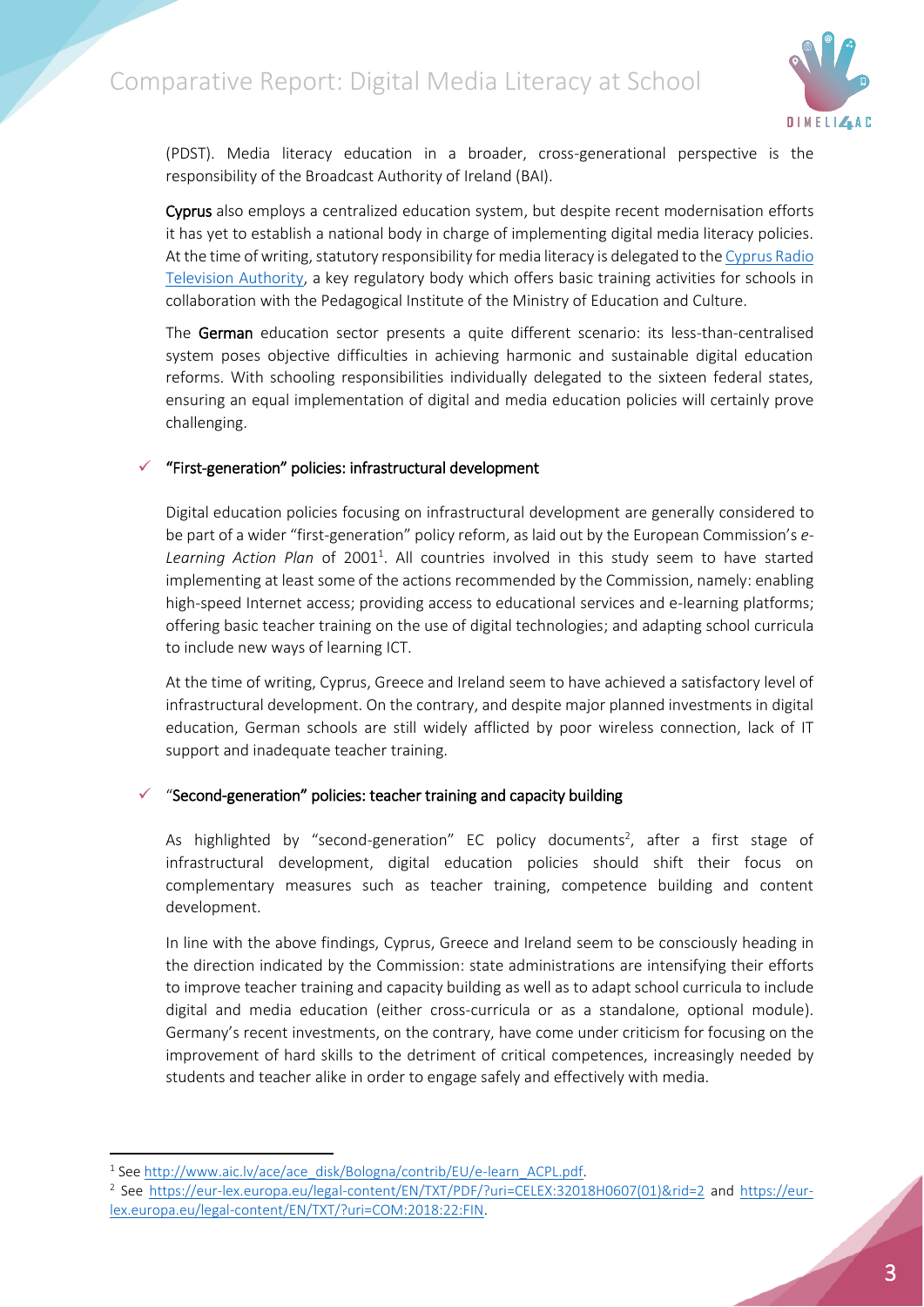

Overall, the four countries appear aligned in their commitment to advance digital education: in line with European trends, over the past two decades they have all pledged substantial investments in technology for schools, which have contributed (to varying degrees) to the renewal or advancement of school ICT infrastructures. With the possible exception of Germany, participating countries seem to be stepping forward into "second-generation" policies by placing greater emphasis on the need to upgrade teachers' knowledge and digital skills sets, not only in terms of hard skills but also of digital media literacy and critical thinking.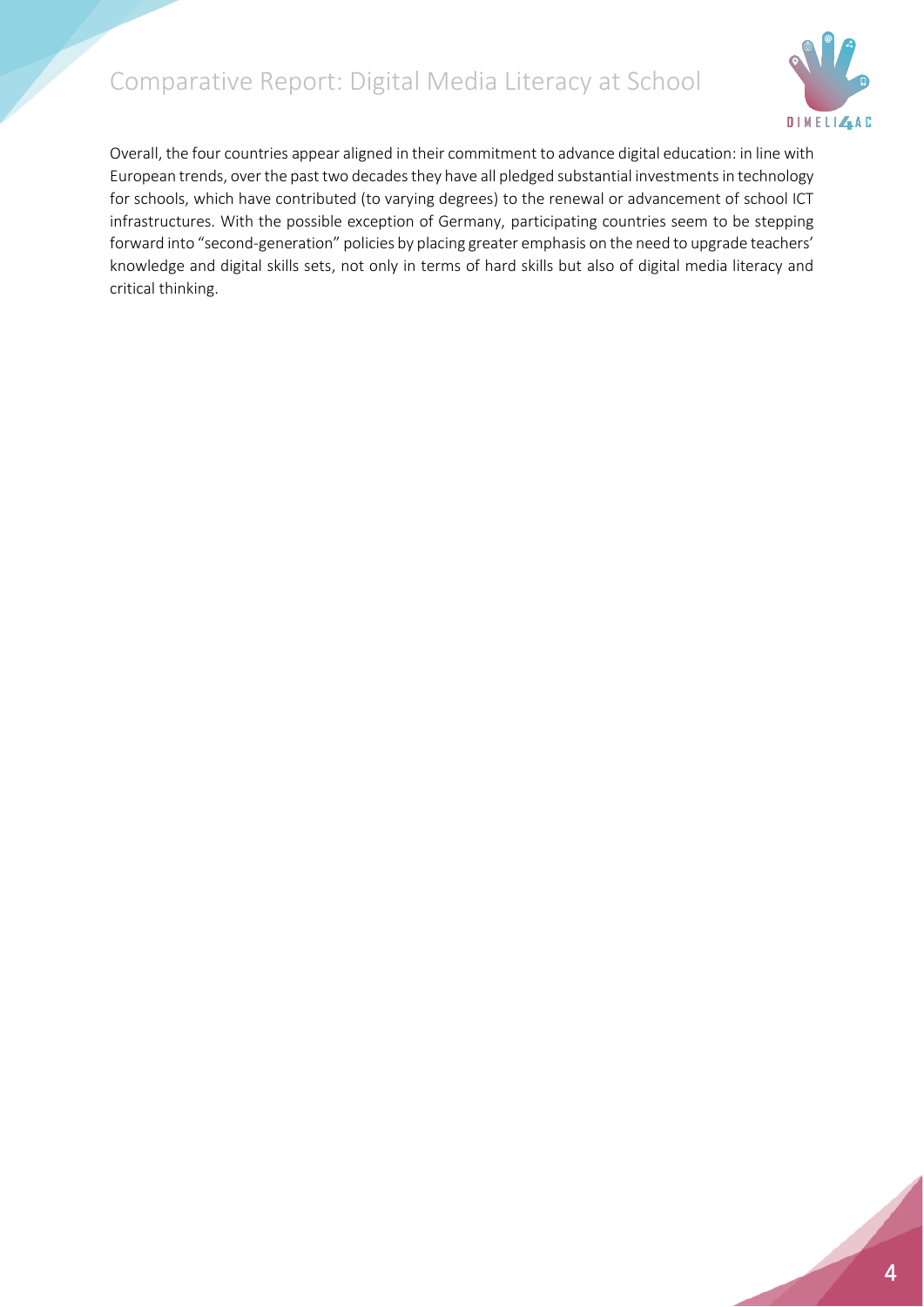

# <span id="page-7-0"></span>3. National research on digital media literacy Survey results from students, parents and teachers

In order to analyse the needs of the project target groups, a quantitative analysis was conducted among students aged 10 to 15, their parents and teachers in Cyprus, Germany and Greece. Three targeted surveys were developed and distributed among a sample of interested individuals in order to investigate their prior knowledge of the concept of digital media literacy and their experience as to how the topic is approached in school and at home. Finally, the respondents were invited to express their needs and preferences with regard to a few of the upcoming project results.

#### Are you familiar with the concept of digital media literacy? Do you think you have good digital skills? Is it important to learn about digital media literacy? Who should be responsible for digital and media education? Are governments and school managements making efforts to support it?

These are some of the questions we asked, and here is what our respondents had to say.

#### <span id="page-7-1"></span>Your thoughts: students, parents and teachers' thoughts on digital media literacy

The three surveys were structured in a similar fashion, although obviously adapted to the context of each group of respondents. The first section was dedicated to introducing them to the concept of digital media literacy and gauging their first impressions and level of knowledge.

#### Are you familiar with the concept of digital media literacy?

Among the first questions, students, parents and teachers were invited to self-assess their level of familiarity with the concept of digital media literacy based on a provided definition.

Results show that the target groups were on average relatively familiar with the concept of digital media literacy: on a scale from 1 to 5, where  $1 = \text{very}$  unfamiliar and  $5 = \text{very}$  familiar/expert, responses gathered around middle-upper values.

Students tended to consider themselves slightly more competent than their parents and teachers, particularly in Germany where over 60% of them evaluated themselves as "very familiar" with the concept. The majority of parents, however, rated their children's level of familiarity with the topic "average" at best. Cypriot and German parents appeared particularly doubtful and not even one of them placed their children in the top tier.

Greek parents and teachers, on the other hand, appeared quite confident in their own understanding of the concept of digital media literacy (64% and 46% respectively rated themselves as "very familiar" or "experts"), while Cypriot parents and German teachers were among the less confident (56% and 68% respectively considered themselves "unfamiliar" or "very unfamiliar" with the topic).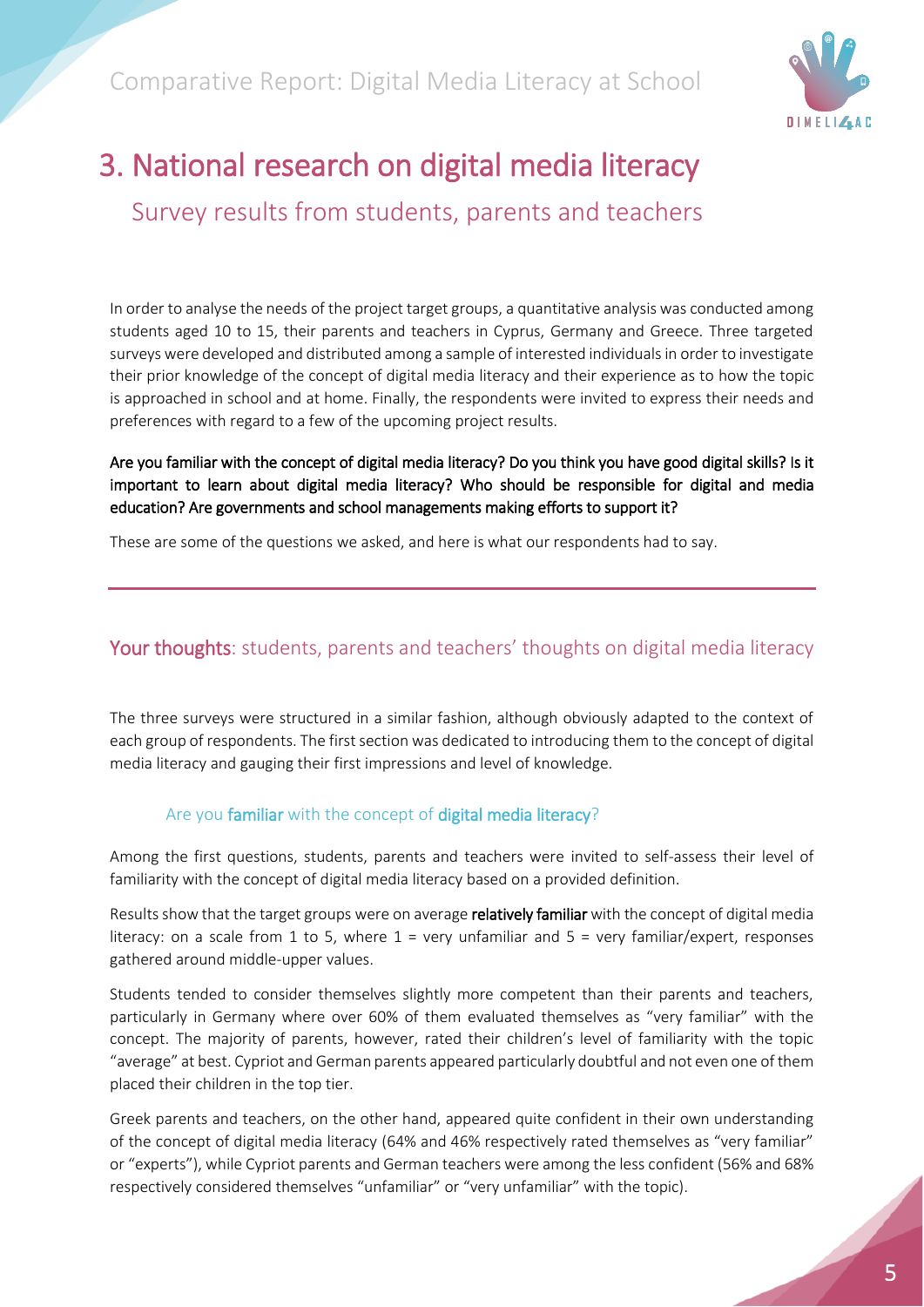



How familiar are you with the concept of digital media literacy?

When asked if they would be interested in learning more about digital media literacy, respondents expressed a generalised positive interest: over 80% of the students were open to the possibility, and so were 100% of the parents. Given the option to choose between "Yes, for myself" and "Yes, for my children", parents clearly expressed that their interest in the topic was focused on the benefits for their sons and daughters(over 97% of responses), but a fair amount of them also considered it an opportunity for self-development (almost 38% of responses), particularly in Germany. In line with this finding, over 70% of the parents expressed the belief that the acquisition of digital media literacy skills by students was to be considered "very" or "extremely important".

The target groups were also asked to identify potential sources of information on digital media literacy: both parents and students would rely primarily on the Internet (over 90% of responses), but while for parents researching books or articles came in as a close second, students would rather consult teachers, parents or peers in person.

#### Do you think you have good digital skills?

Students appeared quite confident in their digital skills: over 58% agreed more or less emphatically with the question, with a remarkable 86% of German students stating that they "definitely" had good digital skills. Cypriot students appeared slightly less confident, with the majority of them considering their digital skills only "average".

This is in line with the perception of parents: when asked if they thought their children had good digital skills, only 8% defined them as "definitely" very good; the majority of responses gather around middle values, with slightly higher results in Greece and slightly lower results in Cyprus.

Teachers demonstrated a slightly more critical opinion of their students' digital skills: 84% of their responses placed students' skills in the average-lower end of the scale, with Cypriot teachers holding a particular strong view of the fact that students' perception of their digital skills mostly doesn't correspond to reality.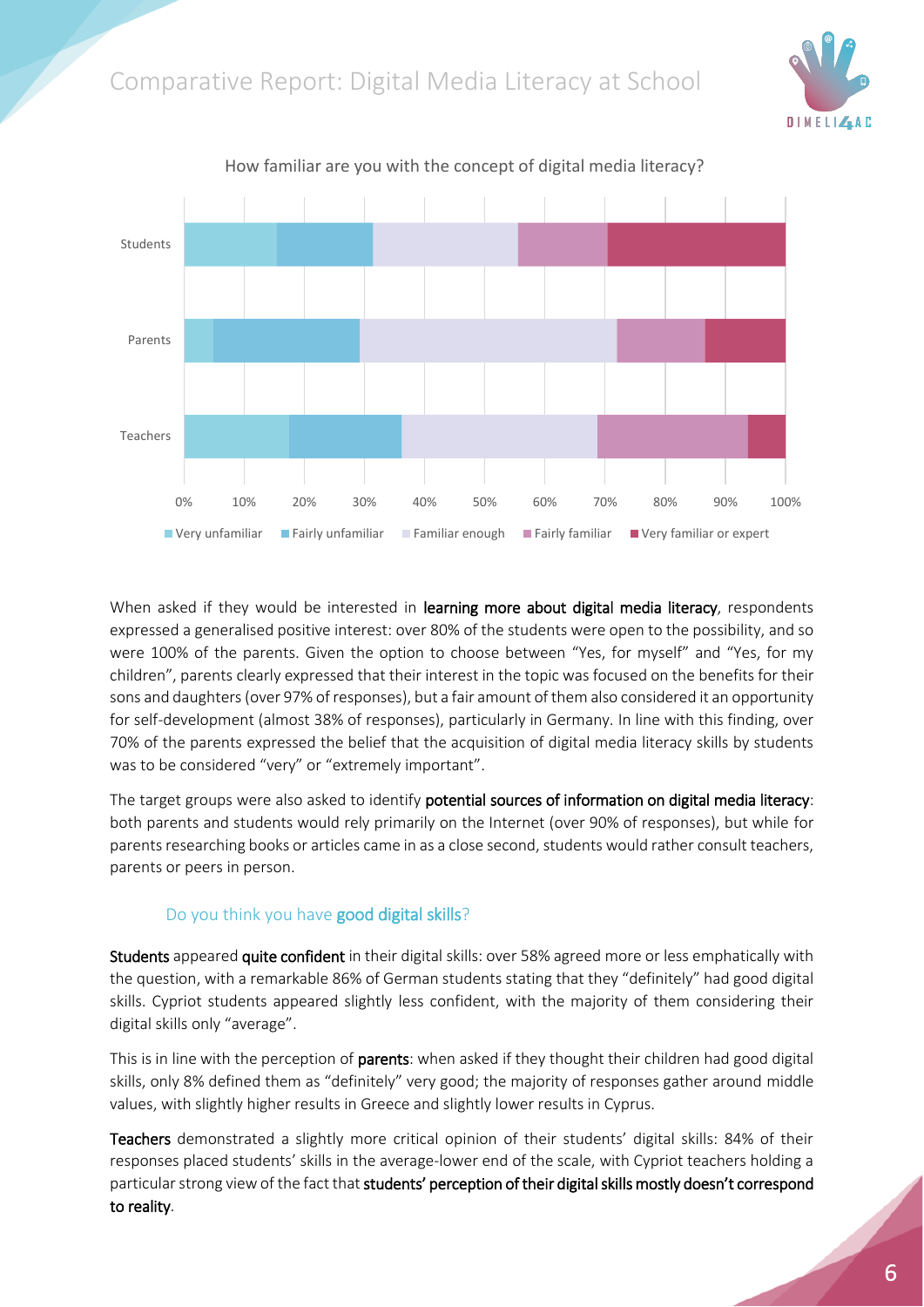



Perception of the digital skills of students

#### Do you trust everything you see and read on the Internet and other digital media?

Students were asked to define their level of trust in the validity of the information received from digital media based on a scale that went from "I think that almost everything I see and read is true" to "I don't trust any information coming from the Internet and digital media".

Quite interestingly, results showed that most of the students avoided the two extreme answers and tended to gather in the middle, hovering between relative trust and relative distrust in the media: 46% of them voted for the option "I think most of what I see and read and is trues but sometimes I have doubts" and 37% chose the option "I often doubt the things that I see and read, many of them are probably fake".

German students tended to lean towards trust (63% trust versus 36% distrust), while in both Cyprus and Greece the options mentioned above received the exact same number of answers.

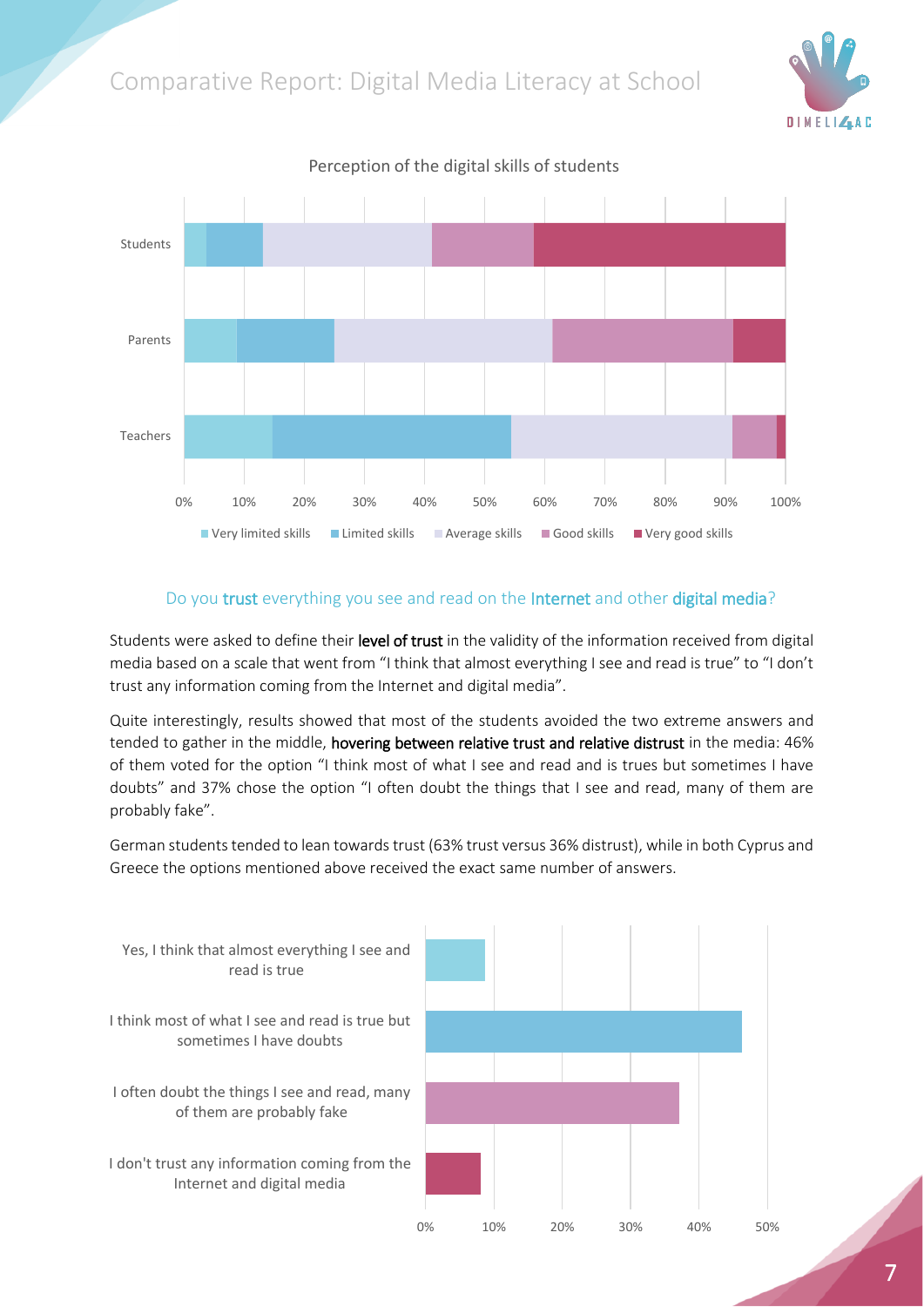

#### <span id="page-10-0"></span>At school: how students, parents and teachers experience digital media literacy in the school environment

This section of the three surveys focused on investigating students', teachers' and (to a smaller extent) parents' experiences related to teaching and learning about digital media literacy at school.

#### How **often** do you talk about digital media literacy in class?

The majority of students agreed that the topic of digital media literacy is rarely discussed in class: over 73% of German students stated that it had "never" or "hardly ever" been covered or mentioned, and the same was confirmed by 70% and 50% of the students from Greece and Cyprus respectively.

Teachers indirectly endorsed such response by stating that on average 66% of their schools did not foresee any curricular hours dedicated to digital media literacy education. While this result aligns with the state of things in Greece, differences among countries were quite drastic: only 4% of the respondents from Cyprus gave a positive answer, while in Germany these represented a majority of over 62%.

German teachers specified that digital media literacy education is usually integrated into one specific subject (mostly ICT but also civic education and ethics); when the approach was cross-curricular, the same subjects were mentioned, with two teachers remarking that digital media literacy could potentially play a major role across all school subjects. Greece and Cyprus seemed to adopt a single-subject approach and in both cases, when digital media literacy was present in schools, it was during ICT classes.

#### Does your school offer the necessary ICT infrastructure to support digital and media education classes?

Despite differences in the implementation of digital- and media-related classes, 59% of teachers agreed that their schools "definitely" offered the necessary ICT infrastructure to support them. This result represents an average between very positive responses from Greece and Germany (respectively with 92% and 72% of satisfied or very satisfied respondents) and less enthusiastic feedback from Cyprus (where 95% of respondents were less than satisfied).

#### Did you receive any specific training before being charged with teaching digital and media education classes?

Most of the teachers who took part in the survey (over 68%) had never taught classes dealing with the topic of digital media literacy. Those who had mostly included teachers of mathematics, national or foreign languages and humanities.

The most interesting finding from this section of the survey concerns the issue of teacher training: over 77% of those who had had experience teaching digital or media education classes stated that they had not received any specific training before being charged with such task.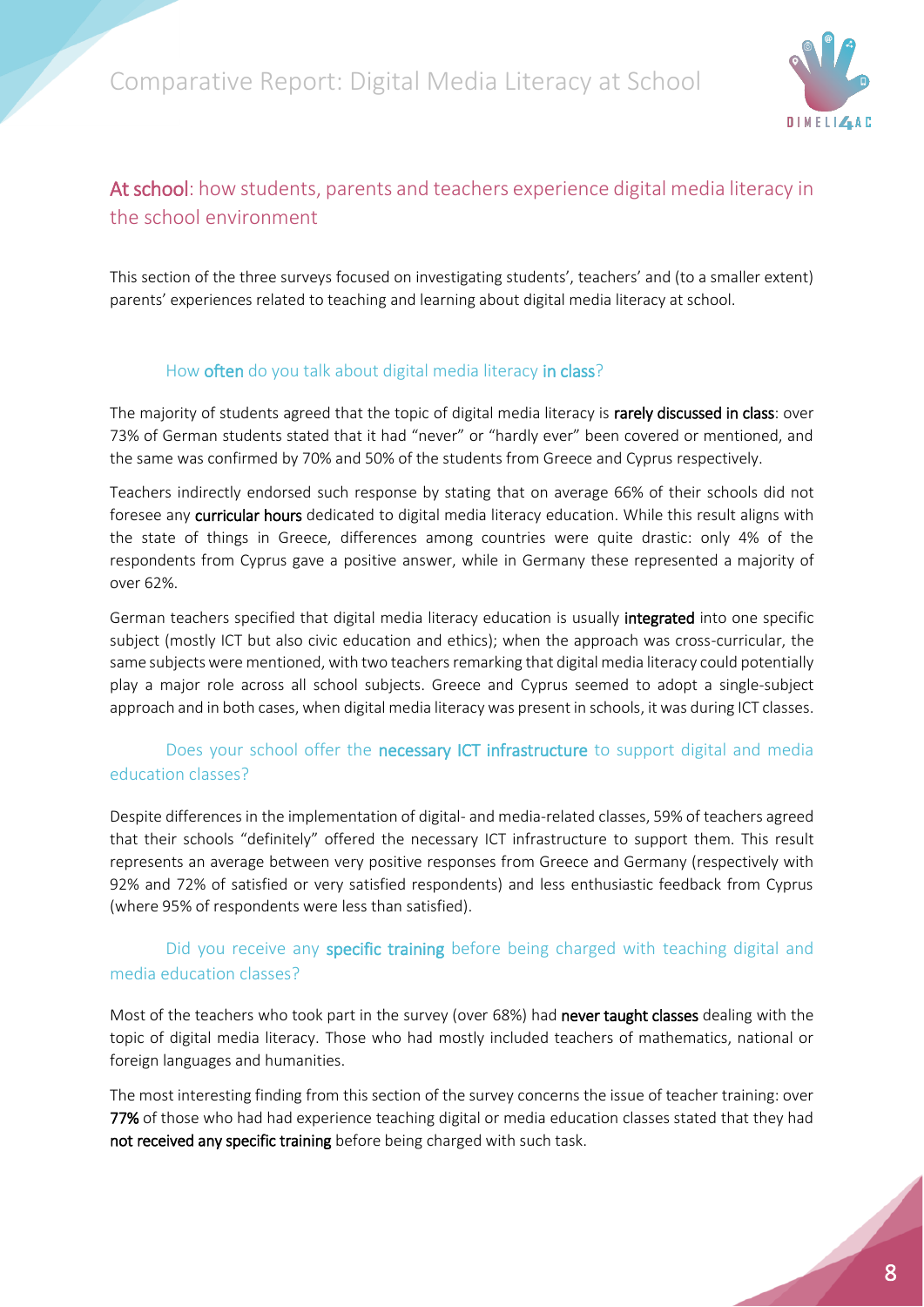



Did you receive any specific training before being charged with teaching digital/media education classes?

Despite such obvious limitation, teachers appeared quite resourceful in identifying sources of information and inspiration to plan their digital media literacy classes: most of them appeared to rely primarily on Internet research (91%), followed closely by books, articles and teaching resources (68%); many also sought the advice of colleagues (36%) or inspiration from social media, particularly Pinterest (18%). The same distribution of results could be observed in response to a similar question dedicated to teachers who had never had experience teaching digital media literacy classes, who were invited to imagine where they would look for information if they were asked to start teaching such classes and no training opportunity was available.

While over 81% of the teachers described themselves as "discreetly" to "very confident" in teaching digital- or media-related classes, 79% of them also stated that they would be interested in receiving specific training on the topic.

#### <span id="page-11-0"></span>At home: students and parents' experience of digital media literacy in the family environment

The third section of the survey focused on the extent to which digital- and media-related issues are a topic of discussion at home; for obvious reasons this section was dedicated exclusively to parents and students.

#### How often do you talk about digital media literacy at home?

Digital media literacy does not appear to be a frequent topic of conversation or discussion at home: 63% of students stated that was "never" or "hardly ever" mentioned. Parents seemed to have a slightly different opinion on this as only one third of them offered the same response; the remaining 66% reported that the topic was discussed "sometimes" or "often".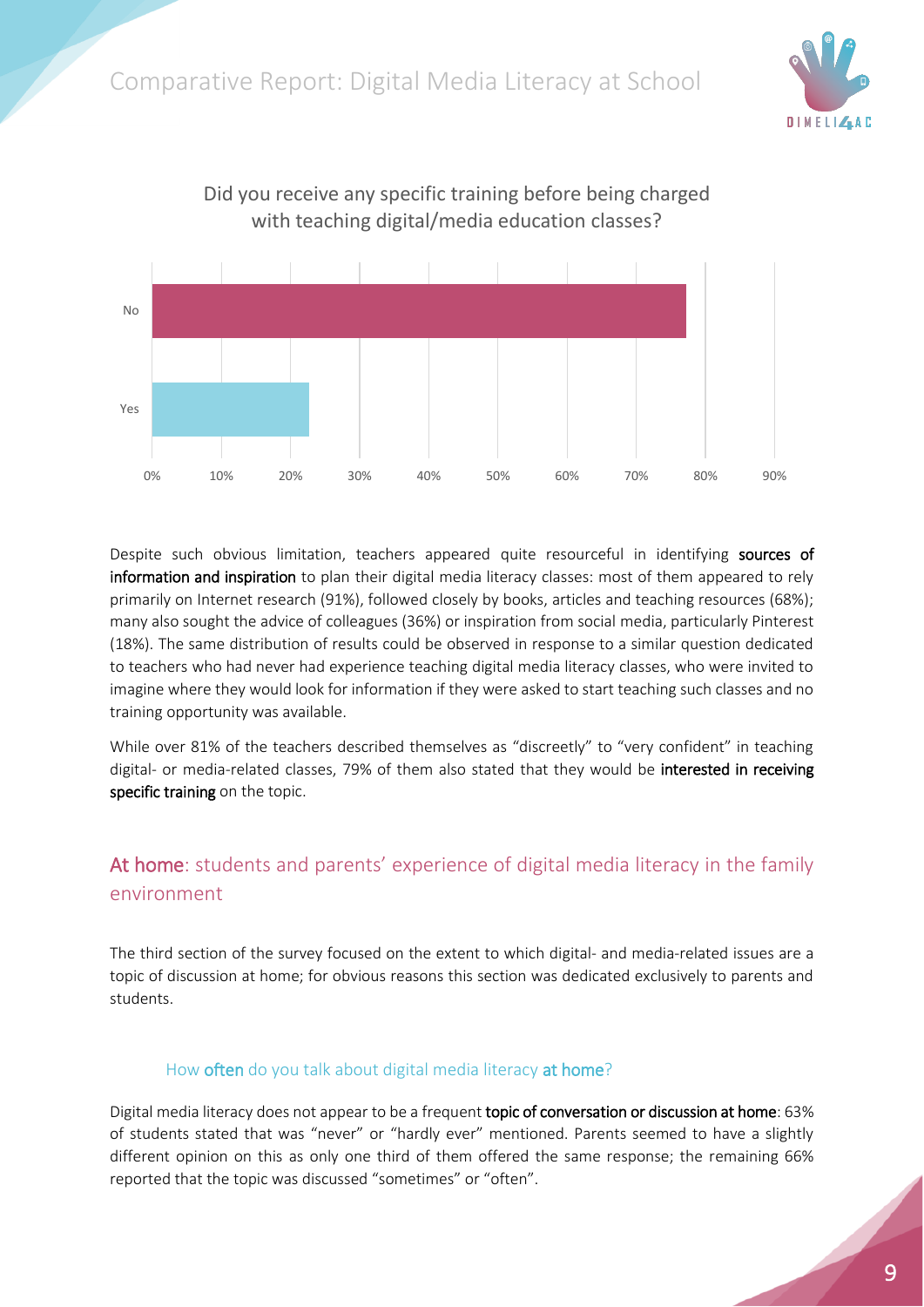

The following question fetched equally different responses: students and parents were asked whether the former ever asked questions on digital- or media-related topics to the latter (e.g. asking for advice on something they saw or read online). Over two thirds of the students said that it never happened; on the contrary, over two thirds of the parents affirmed that they did respond to questions on the topic from their sons and daughters.

When it came to answering such questions, both groups seemed quite confident in the ability of parents to provide satisfying answers, the students even more so than the parents themselves: an impressive 32% of students stated that their mothers and fathers "always knew how to answer". Parents themselves appeared slightly less confident in their own abilities; however, only 10% of the students and 15% of the parents stated that parents "never" or "hardly ever" knew how to answer.



# Do parents know how to answer digital-

#### Have you ever helped your parents / children acquire a digital skill?

Before closing the section on digital media literacy at home, the survey sought to investigate if and how digital skills are acquired in the family environment: are parents and students learning from each other? And what?

Survey responses showed that only approximately one third of parents and students had had any experience of reciprocal learning, and both sides tended to offer more positive responses when asked "if they had ever helped" as opposed to "if they had even been helped" by the other.

In the case of parents helping their children learn new skills, parents stated that this happened slightly more frequently (35%) than the students would like to admit (22%). Results in Cyprus and Greece were slightly higher than the average, while German parents and students didn't seem to have much to learn from each other: only 5% of students and 19% of parents replied positively to this question.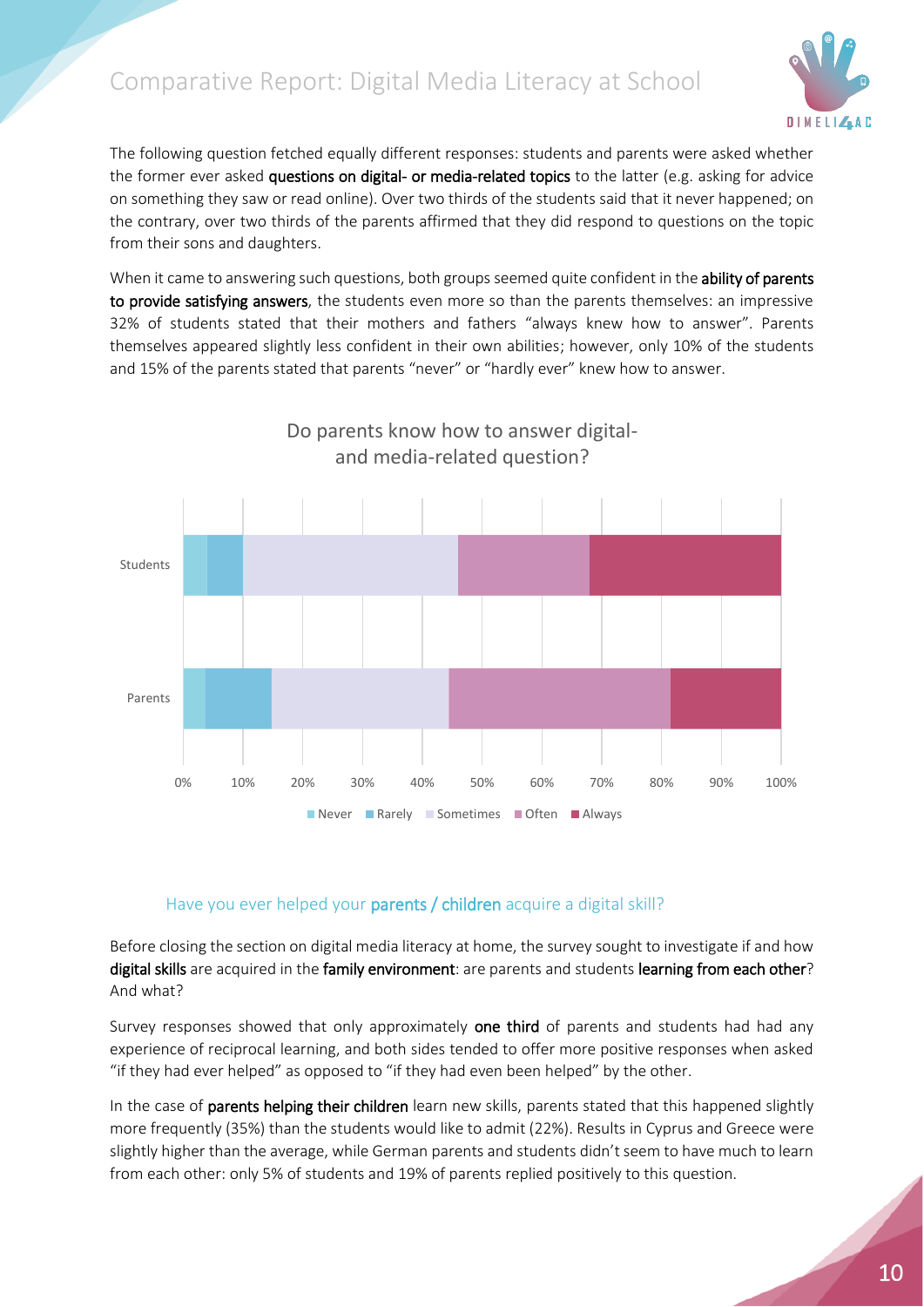



Do parents help their children acquire digital skills?

The areas of shared knowledge were also slightly different. Students' replies showed that parents often represent their children's first and preferential introductory channel to technology and digital devices. Several students indicated "learning how to use a computer or a smartphone" as the primary skill they learned from their mothers and fathers, closely followed by the operative knowledge of specific software (MS Excel, MS PowerPoint). A number of students also mentioned "robotics" and a few referred to critical thinking skills such as recognising reliable and unreliable websites and news outlets.

Parents offered slightly different responses. While they also remarked that they were the ones to teach their children how to use the Internet and search for information online, several answers pointed to more transversal skills such as learning how to check the sources of information retrieved online, how to manage privacy settings and behave responsibly on social media and how to deal with cyberbullying.

A similar pattern can be identified in the corresponding question investigating whether **children ever** help their parents develop new digital skills. The proportions were very similar to the ones highlighted above: 32% of the students stated they had assisted a parent learn a new digital skill but only 24% of the parents agreed with that statement. Similarly to what described above, results from Greece and Cyprus were above such average while only 22% of German students and 9% of German parents recognised a shared learning experience.



#### Do students help their parents acquire digital skills?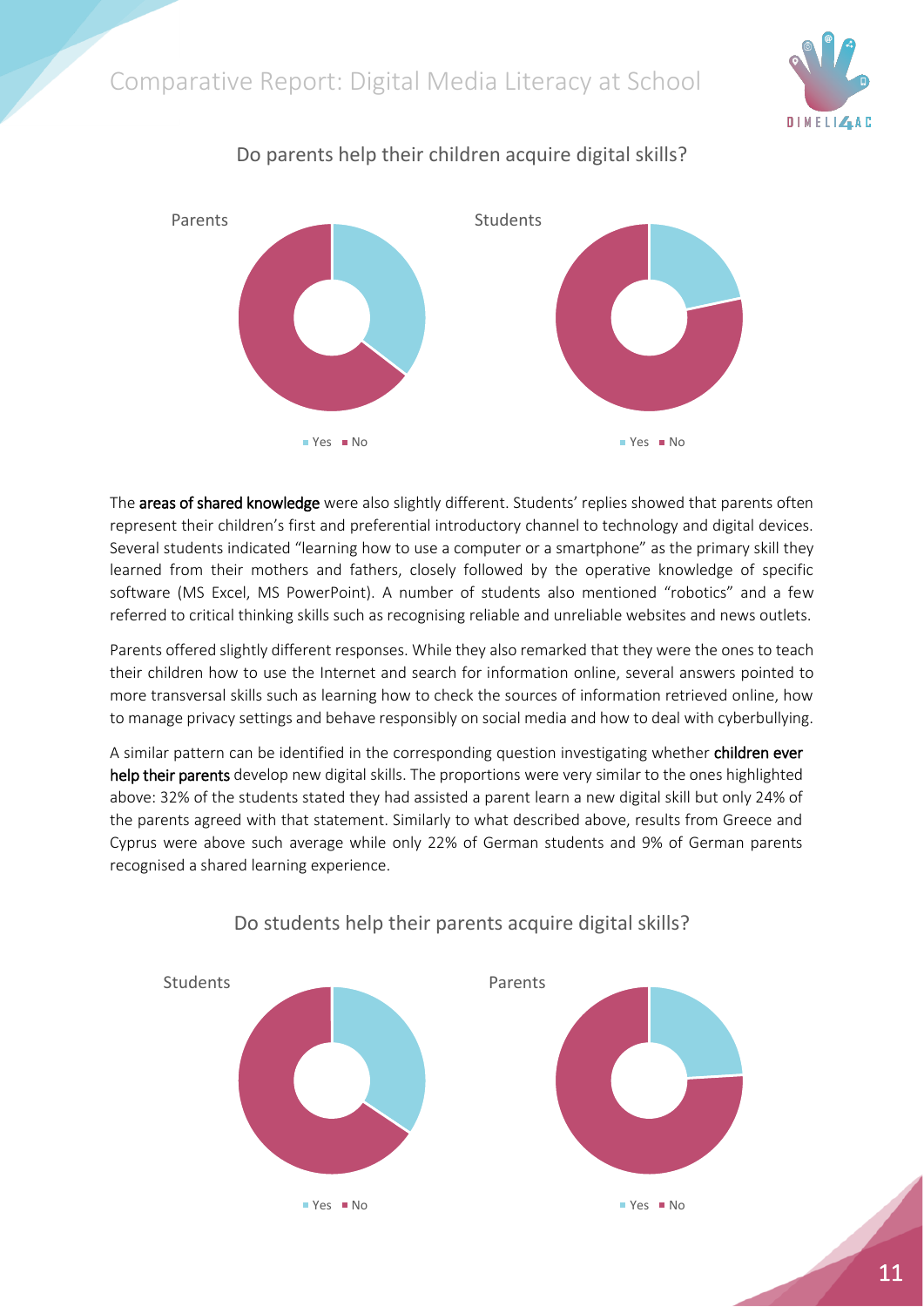

When it comes to the specific skills being transmitted by students to their parents, results from the two perspectives aligned very closely. The overwhelming majority of students claimed ownership over setting up their parents' social media accounts, specifically Instagram and Facebook. Other students mentioned support in downloading mobile games and other apps, including instant messaging services such as Viber. Less parents responded positively to this question but their replies matched their children's and included the use of social media, apps and in a few case the use of the Internet.

#### <span id="page-14-0"></span>Your country: teachers' understanding and opinion of their country's education policies

At the end of their survey, teachers were asked whether they were informed about their national government's efforts (if any) to support digital and media education in school (e.g. action plans, planned investments in the sectors etc.).

Over 52% of respondents stated they were not aware whether their government was taking concrete measures in that regard; 9% of teachers were confident that their national authorities were not taking action to support digital education, while 35% affirmed that they saw a concrete commitment in that direction.



The 35% of teachers who confirmed the existence of specific actions towards digital education, however, did not appear very satisfied with their governments' chosen courses of action.



60% of respondents stated that governmental efforts did not reflect their schools' actual needs, and over 38% only reported an average level of satisfaction. None of the teachers saw a satisfactory level of correspondence between governmental measures and school needs.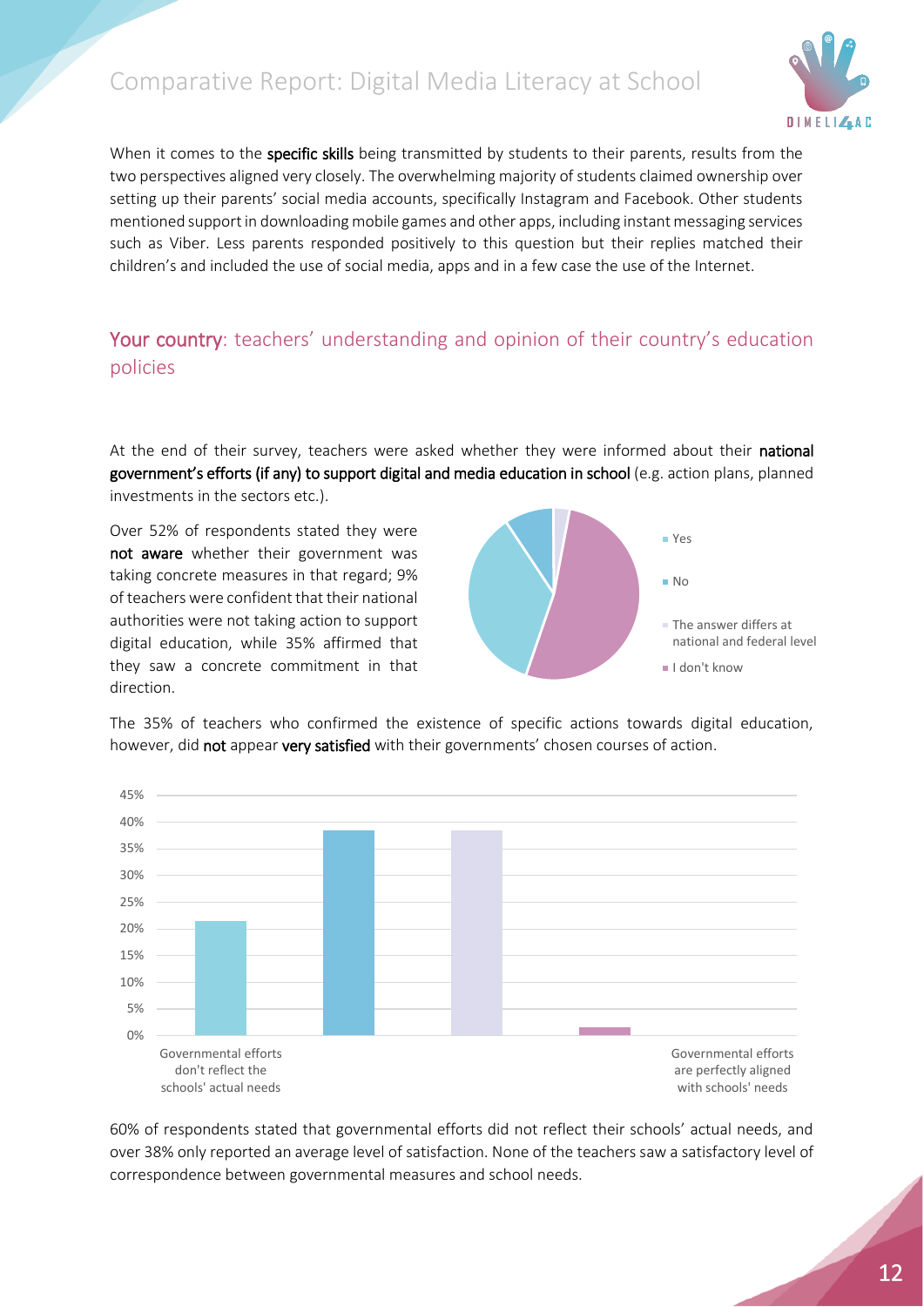

# <span id="page-15-0"></span>4. The expert opinion of teachers and stakeholders Results from the Focus Group dialogue

In order to consolidate and enrich the findings of the three national surveys, each country involved in the first research phase also conducted a local Focus Group with teachers and/or education stakeholders. Each group of experts was presented the preliminary findings of the three surveys and participants were invited to express their first impressions and opinions.

#### First impressions: can you confirm these findings based on your experience?

Focus Group participants generally found themselves in agreement with the findings of the three surveys and they all concurred that the target groups would benefit from a deeper understanding of the topic of digital media literacy. Participants from Germany and Greece were particularly vocal about their students' perceived **inability to approach media content critically**: despite being undoubtedly very familiar with digital devices and online platforms, they stated that their approach tended to be superficial and uninformed. Cypriot participants pointed to a top-down approach as the best long-term solution to this issue: they suggested engaging national-level stakeholders and policy makers in order to grant digital media literacy education a more prominent role in school curricula.

Participants from Cyprus and Belgium agreed on this issue but also highlighted the lack of critical thinking skills among teachers and parents. The former, it was argued, would need better training opportunities on the topic of digital media literacy, which in turn would require a stronger commitment on the part of school administrations as well as of older, less digitally-inclined colleagues. Parents too would benefit from an increased understanding of digital and media issues: Belgian participants to the Focus Group pointed out that in many cases parents' excessive trust in the media discredits them in the eyes of their children, who as a result turn to other sources when in need of advice.

On a slightly different note, some of the German teachers involved pointed out that their experience didn't match survey findings with respect to **ICT infrastructure in schools**: survey responses from Germany presented a fairly positive picture but the teachers involved remarked that in several schools the availability of digital devices and tools was still limited and often affected by lack of maintenance.

#### Areas of improvement: is any information about digital media literacy or the use of digital media missing or insufficiently presented?

All Focus Group participants agreed the topic is still fairly new, especially in terms of implementation in schools, and very broadly defined. It was recommended that the definition be split and redefined into concrete targets: this will allow the development of more specific teaching material as well as easier assessment of students' accomplishments in term of digital and media literacy.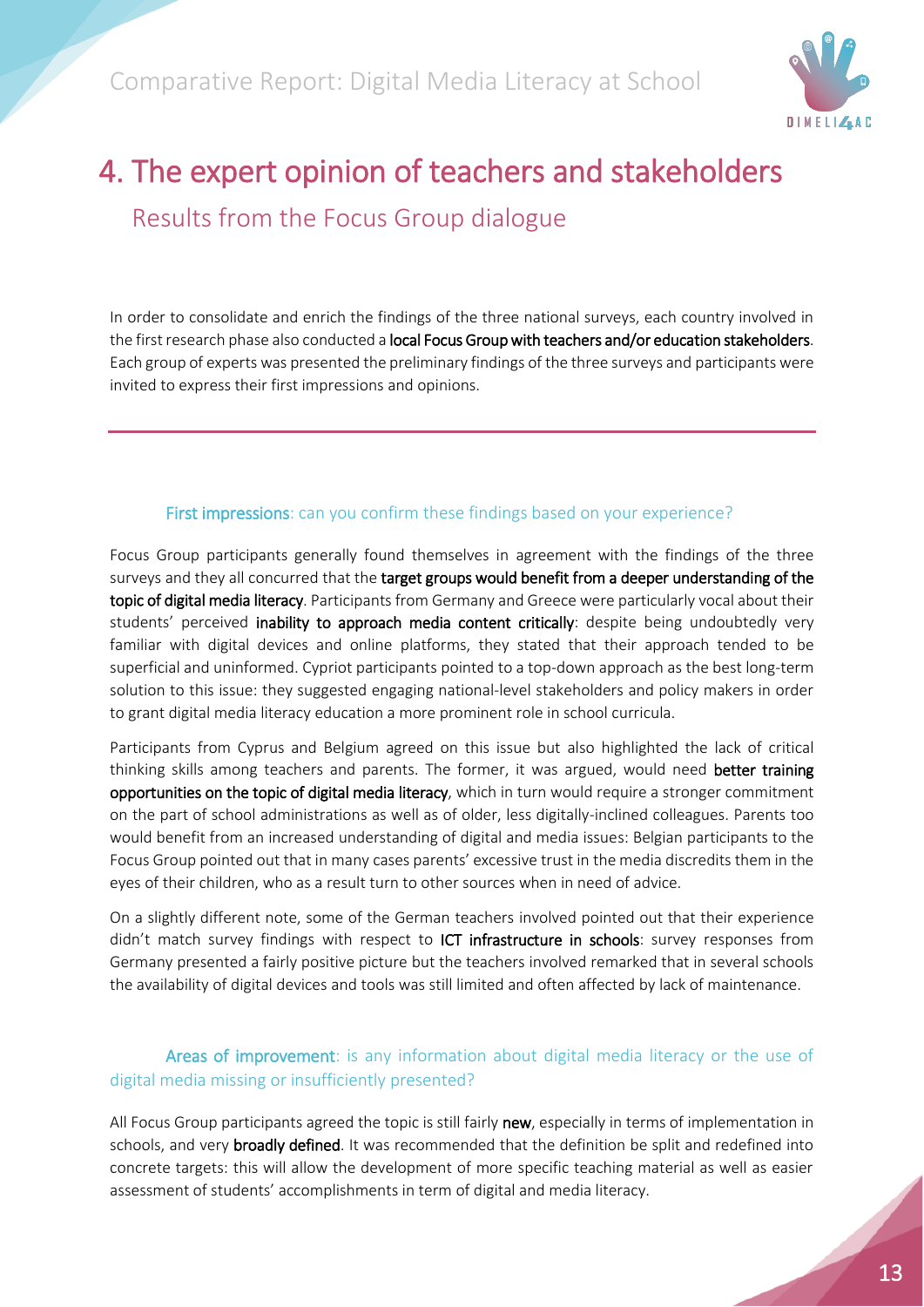

#### Teaching digital media literacy: which are the most important factors to keep in mind?

German participants to the Focus Group highlighted the importance of familiarising students with digital media literacy issues as early as possible, since the meaning of this concept is expected to grow and evolve over the next few years (e.g. role and impact of fake news, micro targeting, clickbait etc.).

This clearly ties in with the centrality of critical thinking. Belgian and other European stakeholders were particularly sensitive to the obstacles that teaching critical thinking can present: is it possible to maintain an apolitical stance when analysing biased media? And even more importantly, is it possible to teach critical thinking without influencing students on what they should be critical about?

The same group also discussed the apparent issue of "students knowing more than their teachers": survey results indicated that young people tend to be "digitally confident" but not quite as "digitally competent". All participants agreed on the importance to boost teachers' knowledge and confidence in the topic and Cypriot teachers suggested that the best way to go about digital media literacy education would be to adopt a "subtle but precise" approach which would empower students to engage safely with digital media and recognise their teachers' authority on the topic.

#### School curricula: what should be added or reworked in order to strengthen the digital media literacy of students?

Focus Group participants in all countries agreed on the importance of including digital media literacy and critical thinking education in school curricula. The topic is generally mentioned sporadically rather than being given dedicated space, and this tends to happens (if at all) within one single class.

There was general agreement around the necessity to redesign and update school curricula in order to favour the development of critical thinking skills over the acquisition of copious amounts of knowledge. The topic of digital media literacy naturally lends itself to a cross-curricular approach: a critical approach to information lays at the basis of all school subjects and critical thinking would more easily become part of the students' mind set if it was taught with a cross-curricular approach.

Greek participants to the Focus Group stressed the need for effective advocacy efforts and policy reform: while their government recognises the importance of digital media literacy education and the scarcity of training opportunities for teachers, it still lacks a comprehensive forward-looking strategy to tackle this issue.

#### Next stages of the project: what to keep in mind? What to improve?

In light of the considerations expressed above, all Focus Group participants emphasised the importance of the development of targeted and effective teaching and learning materials. They suggested consulting a variety of experts from fields such as IT and social media and working together with teachers, parents and students to develop materials that address their individual needs as well as their national specificities.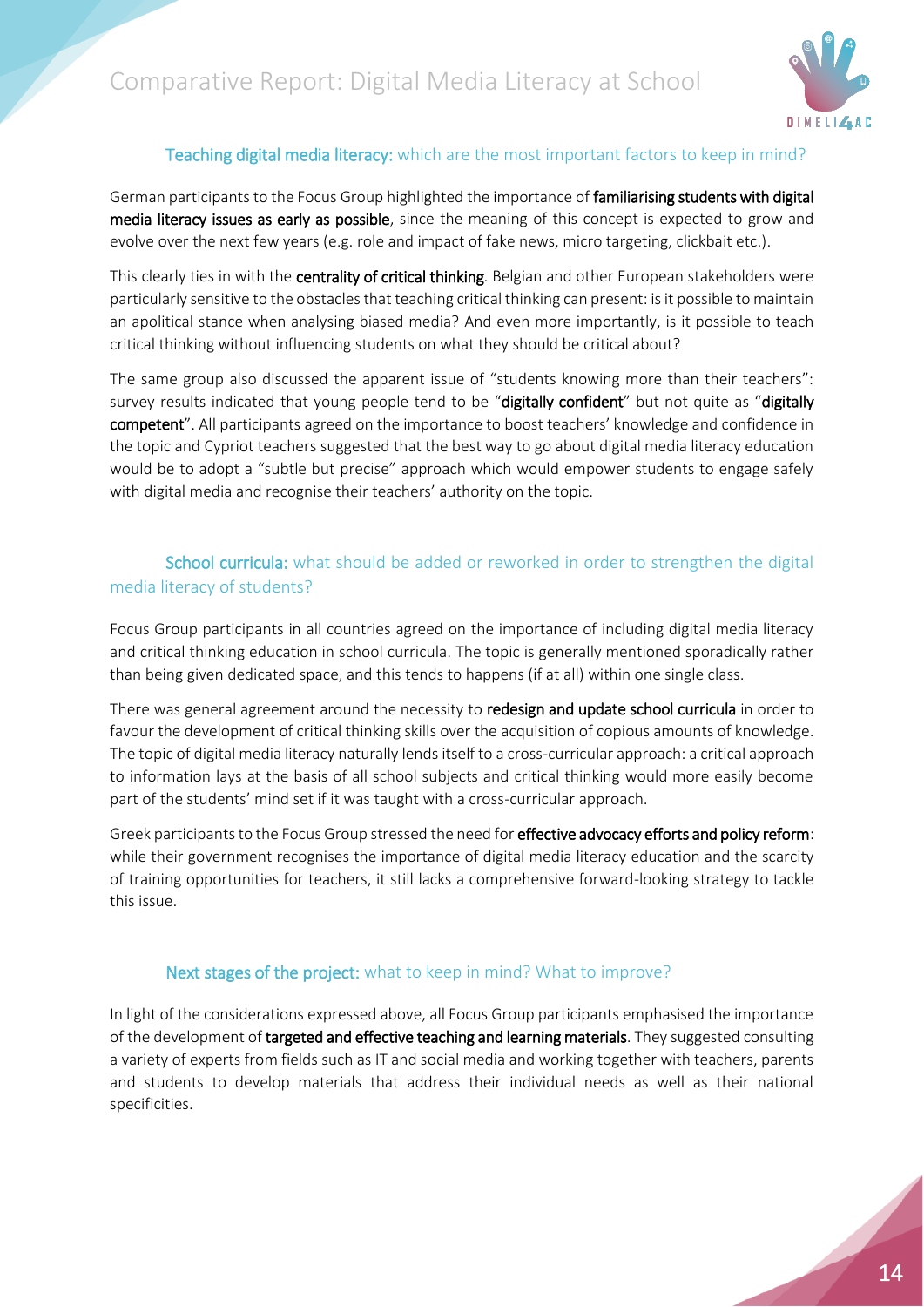

# <span id="page-17-0"></span>5. Conclusion

The activities conducted so far have led to the collection of precious insights into the perception of digital media literacy among the target groups and highlighted challenges and opportunities related to teaching and learning critical thinking skills.

In light of the above findings and of the upcoming project activities, the following recommendations are put forward:

- *Redefining the concept of digital media literacy into concrete targets*: digital media literacy is a broad and multi-faceted concept which lends itself to different definitions. This became evident when students, parents and teachers were asked to assess their digital skills as well as their level of familiarity with the topic: students tended to reflect a narrower view of the topic, and therefore higher levels of confidence; their parents and teachers, on the contrary, appeared more aware of the far-reaching implication of digital and media issues, and therefore scored lower in terms of confidence. Redefining the concept of digital media literacy into concrete target will allow students, parents and teachers to achieve a comprehensive vision of the implications of the issue, and therefore to identify with confidence their current competences and areas of improvement.
- *Increasing efforts to introduce digital media education in schools*: the ideal approach to achieve effective results would include bottom-up as well as top-down action. The lack of digital media literacy education in schools can be attributed to two concurring factors: a lack of expertise on part of the teachers and insufficient commitment or flexibility on part of the school administrations. As remarked throughout the present Report, teachers need to gain access to consistent and high-quality training opportunities to build their expertise and confidence in digital- and media-related topics. On the other hand, schools should open up to the possibility of giving space to digital media literacy education in their curricula, either within a single subject or ideally across a variety of subjects, in order to facilitate the adoption of a critical mind set among students. This reconfirms the importance of distilling all data, experiences and good practices collected through project activities into effective final recommendations to be presented to relevant policy makers; this will allow to couple the project's bottom-up efforts with high-level awareness raising and advocacy.
- *Developing opportunities for inter-generational learning*: survey findings showed that students and their parents hold a slightly different understanding of the concept of digital media literacy, and thus different skills and confidence levels – which do not always match. Parents tended to place themselves in the lower end of the confidence scale, and some of the findings presented above suggest that their excessive trust in the media risks to discredit them in the eyes of their children. On the other hand, students that took part in the surveys reported that their parents remained a point of reference when navigating the digital world, and that, despite the perceived skills gap, parents did have something to teach when it came to transversal competences such as critical thinking. Such findings suggest that there is space for shared learning experiences across different generations, and such possibility deserves to be explored further.